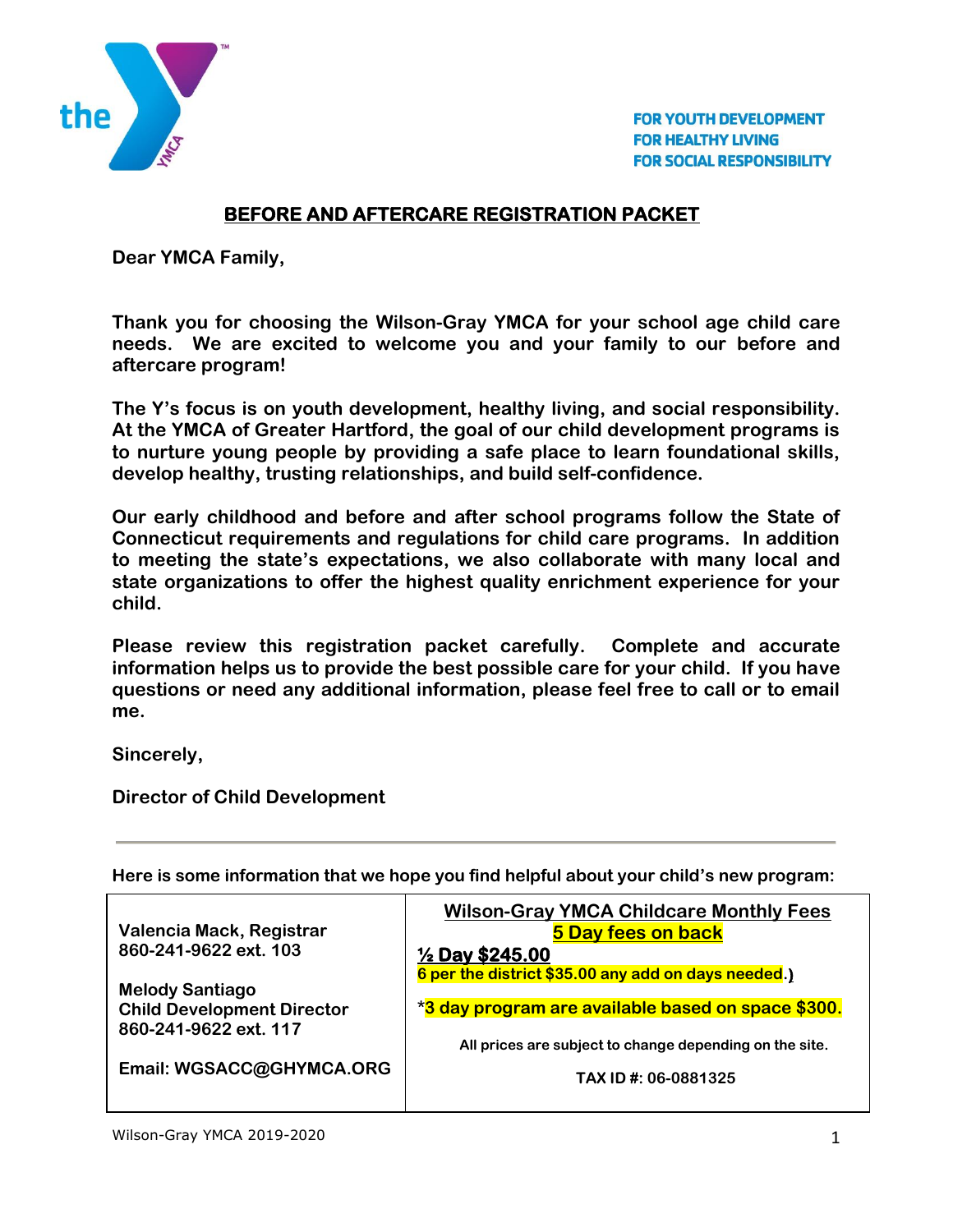

# **Wilson-Gray YMCA Youth and Family Center Before and After School Program Locations**

|                                                                                                                                                                                                                                                                                         | <b>Fees</b>                      |
|-----------------------------------------------------------------------------------------------------------------------------------------------------------------------------------------------------------------------------------------------------------------------------------------|----------------------------------|
| 280 Plainfield St. Hartford, CT 06112                                                                                                                                                                                                                                                   | Am Care \$225.00                 |
| 860-695-3560                                                                                                                                                                                                                                                                            | Pm Care \$330.00                 |
| AM: Open 7:00 AM - Start of school day<br>PM: Open end of school day - 6:00 PM                                                                                                                                                                                                          | Am and Pm Care \$365.00          |
| <b>Capital Preparatory Magnet School</b><br>1304 Main St. Hartford, Ct 06103                                                                                                                                                                                                            | Pm Care \$330.00                 |
| PM Hours- School dismissal till 6 pm                                                                                                                                                                                                                                                    |                                  |
| Noah Webster Micro-society School                                                                                                                                                                                                                                                       |                                  |
| 5 Cone St. Hartford, CT 06105                                                                                                                                                                                                                                                           | Am Care \$225.00                 |
| 860-695-5380                                                                                                                                                                                                                                                                            | Pm Care \$330.00                 |
| AM: Open 7:00 AM - Start of school day                                                                                                                                                                                                                                                  | Am and Pm Care \$365.00          |
| Pre-K PM: Open end of school day - 5:30 PM                                                                                                                                                                                                                                              |                                  |
| School Age PM: Open end of school day - 6:00 PM                                                                                                                                                                                                                                         |                                  |
| Hartford Pre-K                                                                                                                                                                                                                                                                          |                                  |
| 121 Cornwall St. Hartford, CT 06112                                                                                                                                                                                                                                                     | PM Care \$365.00                 |
| 860-695-5820                                                                                                                                                                                                                                                                            |                                  |
| PM: Open end of school day-5:30 PM                                                                                                                                                                                                                                                      |                                  |
| Ramon E. Betances Early Reading Lab                                                                                                                                                                                                                                                     |                                  |
| 42 Charter Oak Ave.<br>Hartford, CT 06106                                                                                                                                                                                                                                               | Am Care \$225.00                 |
| 860-695-2840                                                                                                                                                                                                                                                                            | Pm Care \$330.00                 |
| School Age PM: Open end of school day - 6:00 PM                                                                                                                                                                                                                                         | Am and Pm Care \$365.00          |
| <b>R.J. Kinsella Magnet School of Performing Arts</b><br>65 Vanblock Ave. Hartford, CT 06106                                                                                                                                                                                            | Am care \$225.00                 |
| 860-695-4140                                                                                                                                                                                                                                                                            | Pm care \$330.00                 |
| Pre-K PM: Open end of school day - 5:30 PM                                                                                                                                                                                                                                              | Am & Pm care \$365.00            |
|                                                                                                                                                                                                                                                                                         |                                  |
|                                                                                                                                                                                                                                                                                         |                                  |
|                                                                                                                                                                                                                                                                                         | SACC / PRE-K 4 PM Care \$330.000 |
|                                                                                                                                                                                                                                                                                         | 1/2 Day Pre-K 3 \$375.00         |
|                                                                                                                                                                                                                                                                                         | Am care \$225.00                 |
|                                                                                                                                                                                                                                                                                         |                                  |
| School Age PM: Open end of school day - 6:00 PM<br><b>Breakthrough II Magnet School</b><br>395 Lyme St, Hartford, CT 06112<br>(860) 695-6380<br>AM: Open 7:00 AM - Start of school day<br>Pre-K PM: Open end of school day - 5:30 PM<br>School Age PM: Open end of school day - 6:00 PM |                                  |
|                                                                                                                                                                                                                                                                                         |                                  |
| Dr. James H. Naylor/CCSU Leadership Academy                                                                                                                                                                                                                                             |                                  |
| 639 Franklin Ave. Hartford, CT 06114                                                                                                                                                                                                                                                    | SACC / Pre-K PM \$330.00         |
| (860) 695-4620<br>PM Care M-F / End of the school day to 6 pm                                                                                                                                                                                                                           |                                  |

Wilson-Gray YMCA 2019-2020 2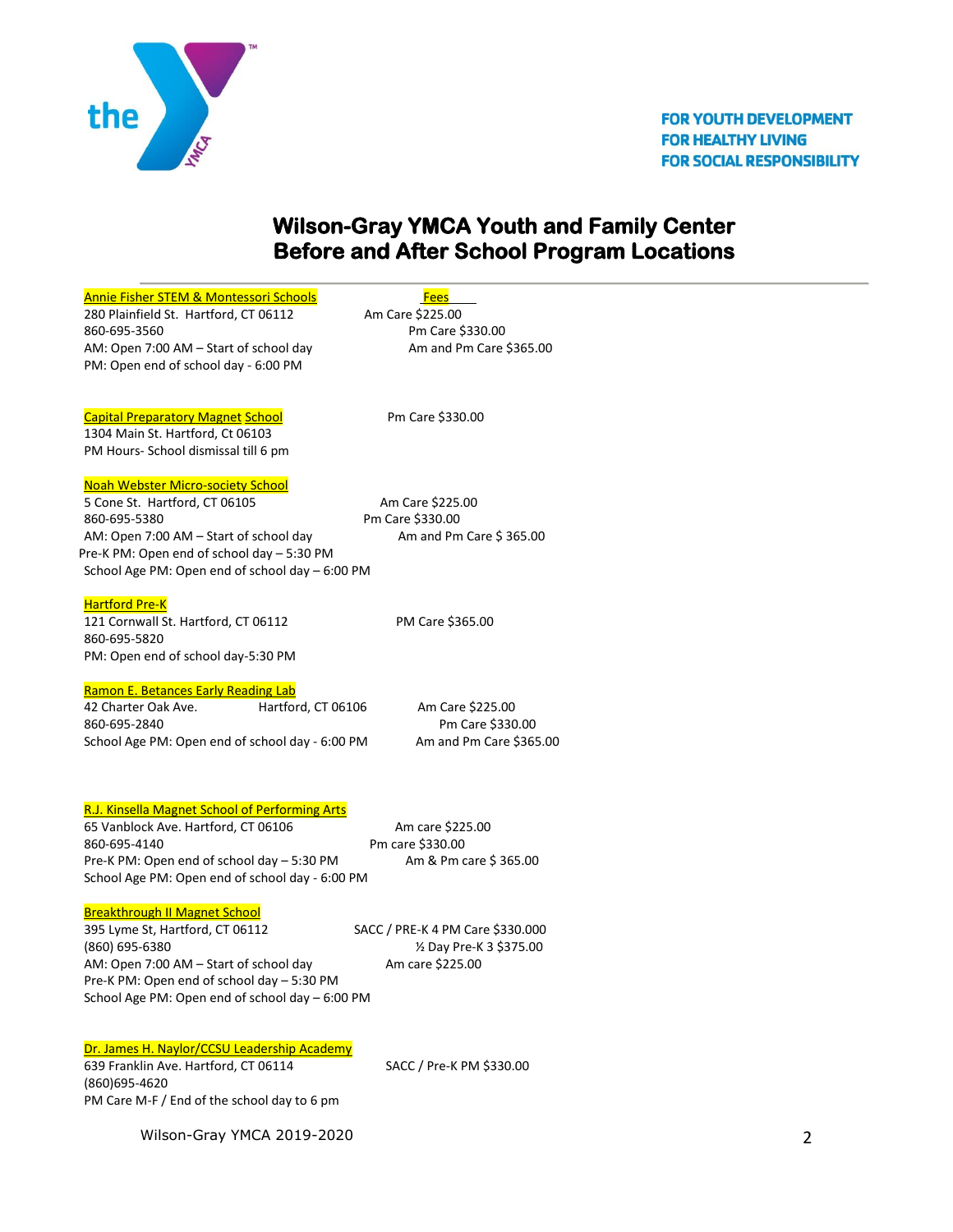

**Wilson-Gray YMCA Child Care Registration Form 2019-2020**

#### **CHILD/FAMILY INFORMATION**

|                                                                                                                                                                                                  |                                             |  | Age |
|--------------------------------------------------------------------------------------------------------------------------------------------------------------------------------------------------|---------------------------------------------|--|-----|
|                                                                                                                                                                                                  |                                             |  |     |
| Home Phone ( ightarrow control of the School child attends  subsequently control of the September 2016  Thome Phone ( september 2016  school child attends $\frac{1}{2}$ Grade in September 2016 |                                             |  |     |
| In case of emergency, which parent/guardian listed should we contact first? __________________________________                                                                                   |                                             |  |     |
|                                                                                                                                                                                                  |                                             |  |     |
|                                                                                                                                                                                                  |                                             |  |     |
|                                                                                                                                                                                                  |                                             |  |     |
|                                                                                                                                                                                                  |                                             |  |     |
|                                                                                                                                                                                                  |                                             |  |     |
| Home Phone $(\_\_\_\_)$ - Work $(\_\_\_)$ -                                                                                                                                                      | Home Phone $(\_\_\_\_)$ - Work $(\_\_\_)$ - |  |     |
| Cell Phone $(\_\_)$ - $\_\_$                                                                                                                                                                     |                                             |  |     |
|                                                                                                                                                                                                  |                                             |  |     |
|                                                                                                                                                                                                  |                                             |  |     |
|                                                                                                                                                                                                  | Email Address ________________________      |  |     |
| Unlose informed etherwise, the VMCA accumes both narents listed above may nigh un the shild. If a narent may                                                                                     |                                             |  |     |

**Unless informed otherwise, the YMCA assumes both parents listed above may pick up the child. If a parent may not pick up the child, legal documentation of that fact is required.**

#### **EMERGENCY INFORMATION**

| Home Phone (______) _________________________Work (______) _____________Cell (______) ______________                                                                                                                                                                                                                                                          |                             |                                                                       |  |                          |  |  |
|---------------------------------------------------------------------------------------------------------------------------------------------------------------------------------------------------------------------------------------------------------------------------------------------------------------------------------------------------------------|-----------------------------|-----------------------------------------------------------------------|--|--------------------------|--|--|
| <b>CHILD PICK UP AUTHORIZATION</b>                                                                                                                                                                                                                                                                                                                            |                             | Please note: It is required that we have 2 Emergency contacts listed. |  |                          |  |  |
| I give permission for my child to be released from the YMCA program to the people listed below at any time.<br>I understand that YMCA staff requires these people to furnish Photo Identification before releasing my child.                                                                                                                                  |                             |                                                                       |  |                          |  |  |
|                                                                                                                                                                                                                                                                                                                                                               |                             |                                                                       |  |                          |  |  |
| Home Phone $(\_\_\_\_\_\$ - Home Phone $(\_\_\_\_\)_$ - Home Phone $(\_\_\_\_\_\)_$ -<br>Work Phone $(\_\_)$ - Work Phone $(\_\_)$ - Work Phone Work Phone $(\_\_)$ -<br>Relationship Relationship Relationship Relationship Relationship Relationship<br>Special Orders for picking up child (Please enclose legal documents if specified people are named). |                             |                                                                       |  |                          |  |  |
| REGISTRATION INFORMATION                                                                                                                                                                                                                                                                                                                                      |                             |                                                                       |  |                          |  |  |
| School Site: _____________________                                                                                                                                                                                                                                                                                                                            |                             |                                                                       |  | <b>Attendance Notes:</b> |  |  |
| Program:<br>D.M. Care                                                                                                                                                                                                                                                                                                                                         |                             |                                                                       |  |                          |  |  |
|                                                                                                                                                                                                                                                                                                                                                               | <b>A.M. &amp; P.M. Care</b> |                                                                       |  |                          |  |  |
|                                                                                                                                                                                                                                                                                                                                                               |                             |                                                                       |  |                          |  |  |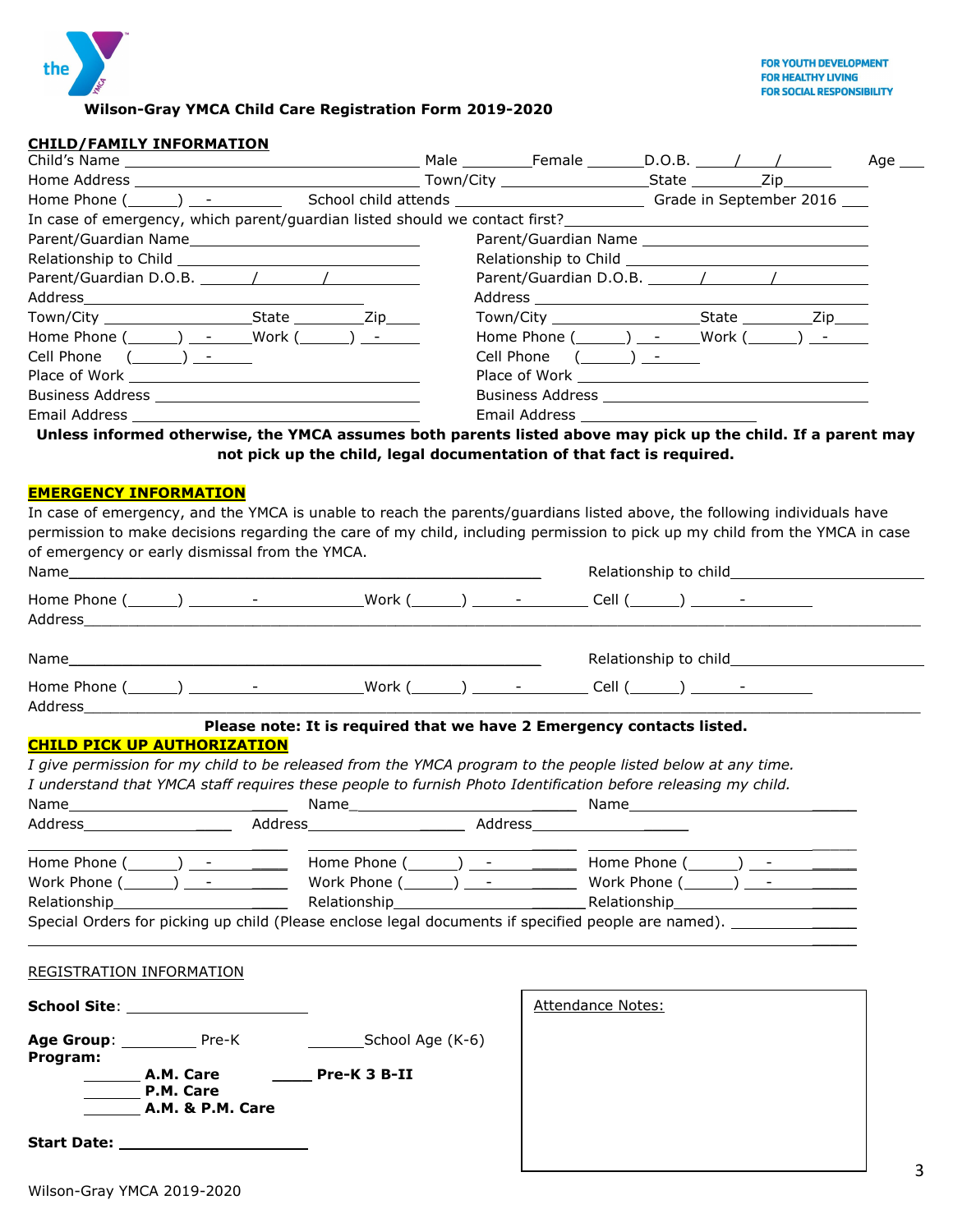

| <b>HEALTH INFORMATION</b> - Indicate "yes" where it applies and explain as necessary.<br><b>HEALTH</b><br><b>ALLERGIES</b><br>Asthma<br>Convulsions _____<br>Emotional<br>Hay Fever<br>$\begin{array}{c} \begin{array}{c} \begin{array}{c} \end{array} \\ \begin{array}{c} \end{array} \end{array} \end{array}$<br>Diabetes _____<br>Hearing ________ Psychological<br>Poison Ivy<br>$\frac{1}{\sqrt{2}}$<br>$\frac{1}{\sqrt{2\pi}}$<br>Insect<br>Medication<br>$\mathcal{L}(\mathcal{L})$<br>Restraints<br>Injury ________ Operations<br>Food<br>$\overline{\phantom{a}}$<br>Other<br>Is this child currently taking prescribed or over-the-counter medication? _____Yes____No____ Why? _______<br>Are you covered by any hospitalization/medical care policy? Yes___No ____ Preferred Hospital____________ | <u> BILLING FARTI INI ORMATION</u> |  |  |  |  |
|--------------------------------------------------------------------------------------------------------------------------------------------------------------------------------------------------------------------------------------------------------------------------------------------------------------------------------------------------------------------------------------------------------------------------------------------------------------------------------------------------------------------------------------------------------------------------------------------------------------------------------------------------------------------------------------------------------------------------------------------------------------------------------------------------------------|------------------------------------|--|--|--|--|
|                                                                                                                                                                                                                                                                                                                                                                                                                                                                                                                                                                                                                                                                                                                                                                                                              |                                    |  |  |  |  |
|                                                                                                                                                                                                                                                                                                                                                                                                                                                                                                                                                                                                                                                                                                                                                                                                              |                                    |  |  |  |  |
|                                                                                                                                                                                                                                                                                                                                                                                                                                                                                                                                                                                                                                                                                                                                                                                                              |                                    |  |  |  |  |
| Phone ( )<br>the control of the control of the control of<br>Special Services received through school or other agency:                                                                                                                                                                                                                                                                                                                                                                                                                                                                                                                                                                                                                                                                                       |                                    |  |  |  |  |

### **PARENT/GUARDIAN AGREEMENT**

I understand:

- 1. Any registration or deposit fee is non-refundable, non-transferable and for administration purposes only.
- 2. All changes in my child's schedule of care must be made two weeks in advance in writing.
- 3. The YMCA requires 2 weeks' notice for termination of care.
- 4. The YMCA assumes responsibility for my child's well being during the hours of operation in which my child attends the program.
- 5. I am responsible for the cost of all medical treatment and care.
- 6. The information on this form is complete and accurate. I have provided the YMCA with all of the necessary information to properly care for my child's needs.
- 7. I must notify the YMCA staff in writing immediately of any changes to this form.
- 8. It is my responsibility to notify the YMCA if my child will be absent from the program.
- 9. YMCA staff is not allowed to baby-sit or transport children at any time outside of the YMCA program.

I have read the YMCA Child Care Handbook and agree to these policies and procedures.

### **Please check each additional statement with which you agree:**

- $\Box$  The YMCA has permission to use photographs of my child in promotional materials such as brochures, ads, televisions/videos, YMCA website, or newspaper releases. I will not be informed or reimbursed for such photographs.
- $\Box$  I give permission to the YMCA staff to administer First Aid in case of injury. In the event my child needs immediate attention and I cannot be contacted I give the YMCA staff permission to authorize medical treatment for my child.
- $\Box$  I give the YMCA permission to transport my child for daily school schedule, in the event of an emergency and for field trips. Prior written notice will be given for all field trips.
- $\Box$  As per State Regulations, we must have a signed consent for the children to participate in activities outside of licensed child care space (i.e.: library, another classroom in the event the school needs the cafeteria) I give permission for my child to participate in activities outside licensed child care space under the supervision of the YMCA Staff.

MY SIGNATURE ACKNOWLEDGES MY UNDERSTANDING OF AND AGREEMENT TO THE ABOVE.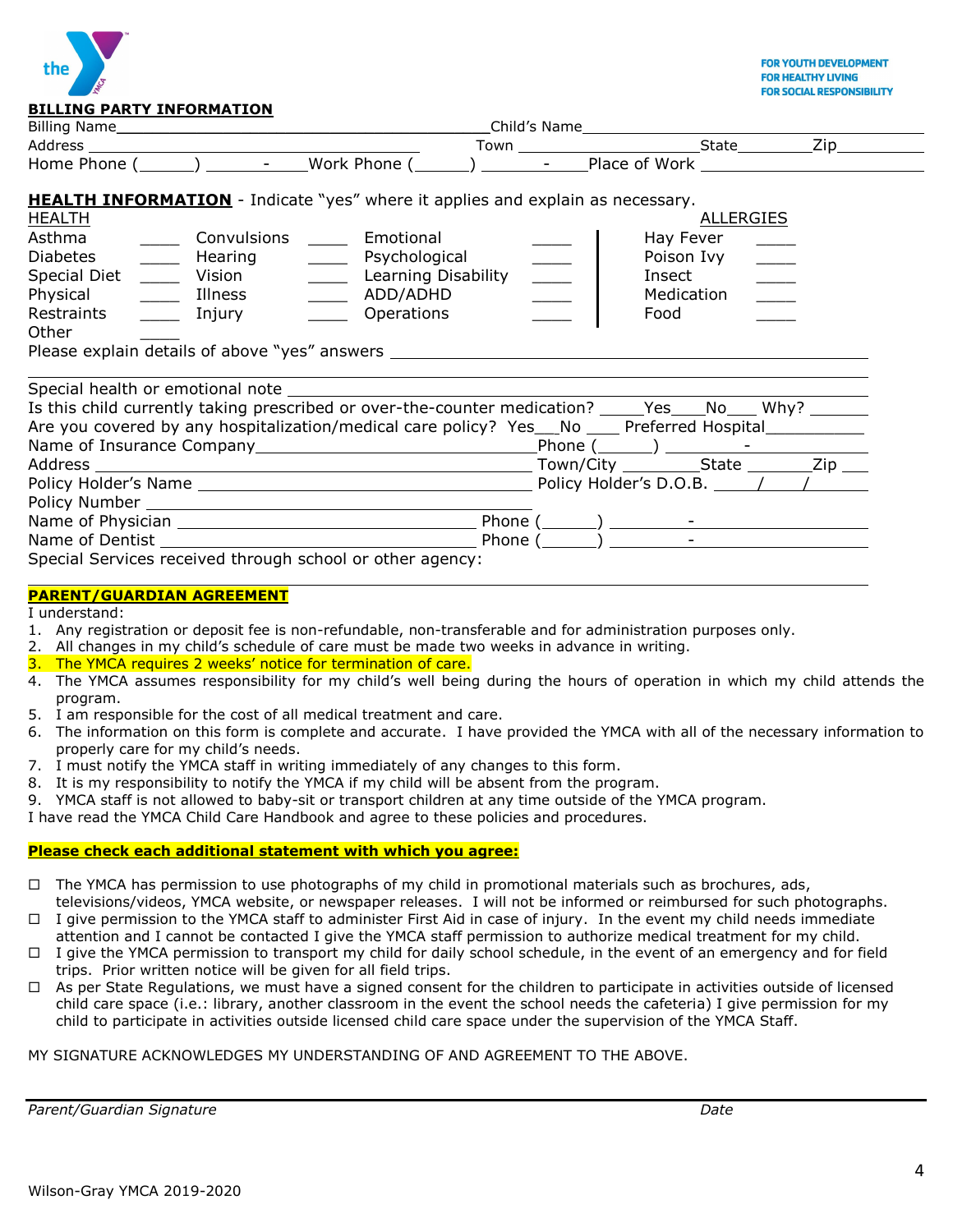

## **Child Care Memorandum of Understanding: 2019-2020 School Year**

Child Name Site/Program

- 1. Parents/guardians are required to sign child in & out of program every day. This includes the time of drop off & pick up as well as a signature.
- 2. Each child must be able to fully participate in all activities. If they are ill and cannot fully participate, a parent/guardian will be contacted to pick them up within one hour's time.
- 3. The YMCA promotes a safe environment for all children and staff. If a child acts inappropriately the behavior management policy lays out guidelines and the procedures that the YMCA will take.
- 4. The YMCA follows all State of CT guidelines when administering medications, including but not limited to: only certified staff may administer medication; collection of the appropriate forms signed by parents and physician where applicable; medication must be in original, labeled container.
- 5. The YMCA must have accurate and up-to-date health and medical information for each child according to CT Department of Public Health regulations. Children may not participate in child care programs if health and medical forms are absent or expired.

### **6. A two week written notice must be provided to the office for any changes in your child's schedule or their authorized pick up list.**

- 7. Child Care payment is due monthly for the month of service. For example, payments for the month of October are due October  $1<sup>st</sup>$ . Beginning with programs starting in September 2015, all payments must be made using electronic draft or balance must be current by  $1<sup>st</sup>$  of the month. Flexible payments plans can be set up as needed. See eft form, page 9 of this packet. Overdue accounts will be assessed \$25 late fee on the 8<sup>th</sup> of the month.
- 8. Two-party payments are available upon request of the parent/guardian.
- 9. The YMCA agrees not to share information with non-regulatory outside agencies who have not been designated by the parent or guardian. All changes to this policy must be written and handed in to the YMCA.
- 10. The YMCA is required to collect copies of all court orders & custody agreements regarding the child's limited access to the parents and/or guardians.
- 11.All YMCA School Age Child Care programs follow the public school calendar of the town they serve. If the public schools are closed due to weather or vacations, the YMCA School Age Child Care programs will also be closed. Delayed openings and early released are determined by the schools administration. Please contact your YMCA branch for additional information.

I have read and understand all policies and procedures including but not limited to the items outlined above.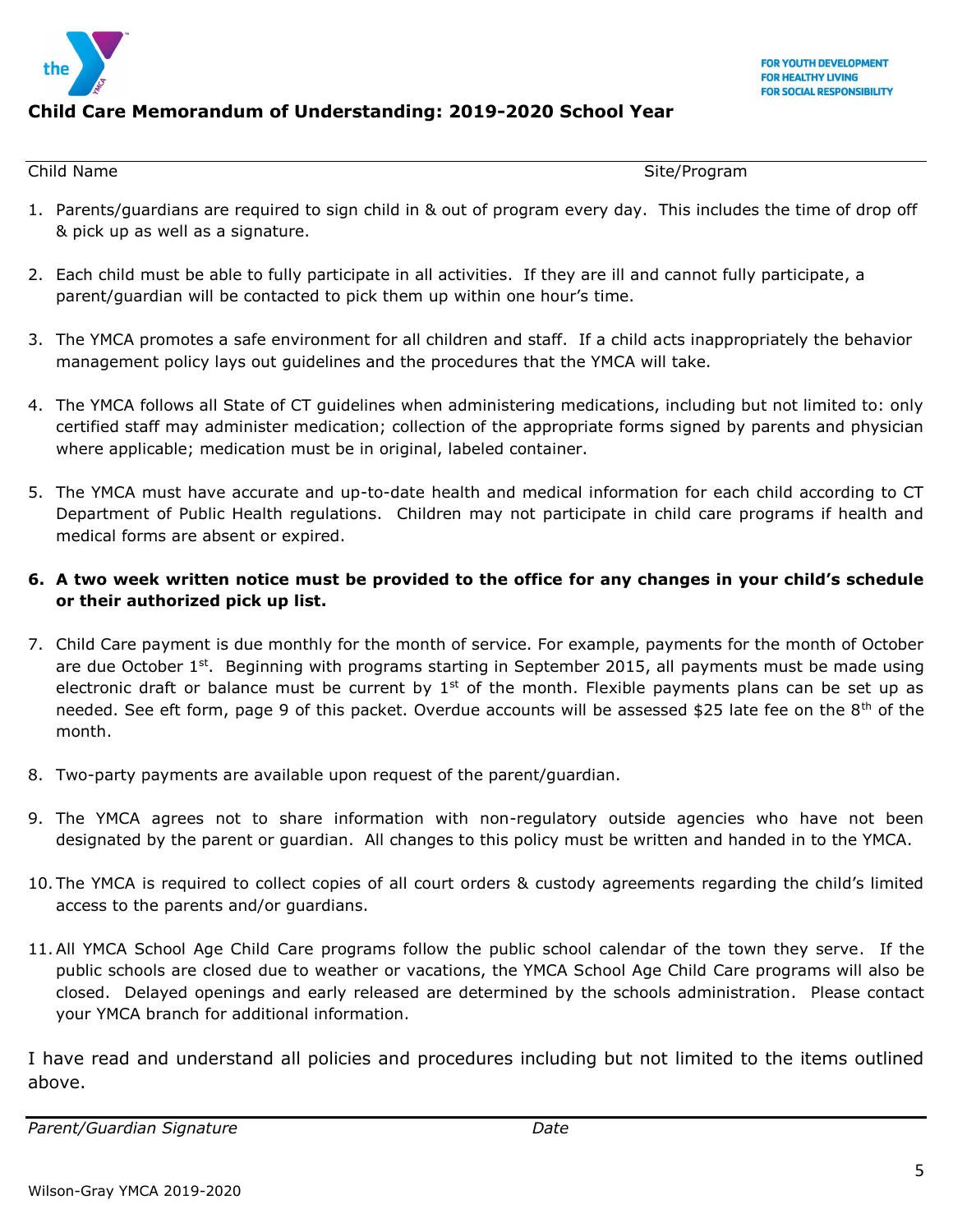

## **Child Guidance and Discipline Policies: 2019-2020 School Year**

#### Child Name Site

It is YMCA procedure to use positive techniques of guidance with all children. Staff will set appropriate expectations and will have guidelines and environments that will minimize the need for discipline. Staff will be aware that all children are different and respond to different disciplinary techniques. The best results are achieved when parents and staff work together. Therefore, staff will communicate any behavior issues to parents promptly and be available for discussion.

Staff will be responsible for managing child behavior using techniques based on developmentally appropriate practice, including positive guidance, redirection, and setting clear limits that encourage children to develop self-control, self-discipline, and positive self-esteem.

The following are YMCA policies of positive guidance and discipline techniques:

- 1. Staff will divert attention away from any activity that they disapprove of by substituting another toy/game or leading the child to another activity.
- 2. Staff will offer children choices of activities/games they can participate in.
- 3. Staff will set limits for children that are consistently enforced and are based on reasons children can understand.
- 4. Children will be given warnings when they have done something wrong. Warnings are necessary to allow children to know in advance what to expect, reduce resistance and ease transitions.
- 5. Staff will structure the environment in such a way to help reduce misbehavior and accidents.
- 6. Staff will redirect behavior. It is necessary at times to move a child away from a behavior by suggesting an alternative acceptable behavior.
- 7. Staff will model appropriate behaviors for children.
- 8. Staff will be aware when a conflict between children arises. Staff will engage children in helping to solve the problem by analyzing the situation and all possible solutions, and working with the children to pick one they all agree as the best one.
- 9. Staff will separate children if they are having difficulty getting along.
- 10. Staff will remain objective when there is a problem with a child.
- 11. Staff will give children positive attention, and will engage children in behaving positively.
- 12. Staff will encourage children to behave positively and to continue to behave in appropriate ways.
- 13. Staff will explain the consequences of misbehavior to all children, and will continually remind students of the consequences.
- 14. No child will be physically restrained unless it is necessary to protect the health and safety of the child and others.
- 15. Site Directors and staff will discuss positive guidance techniques with parents, and will review these techniques as needed during the period of the child's enrollment.

### **(Continued on next page)**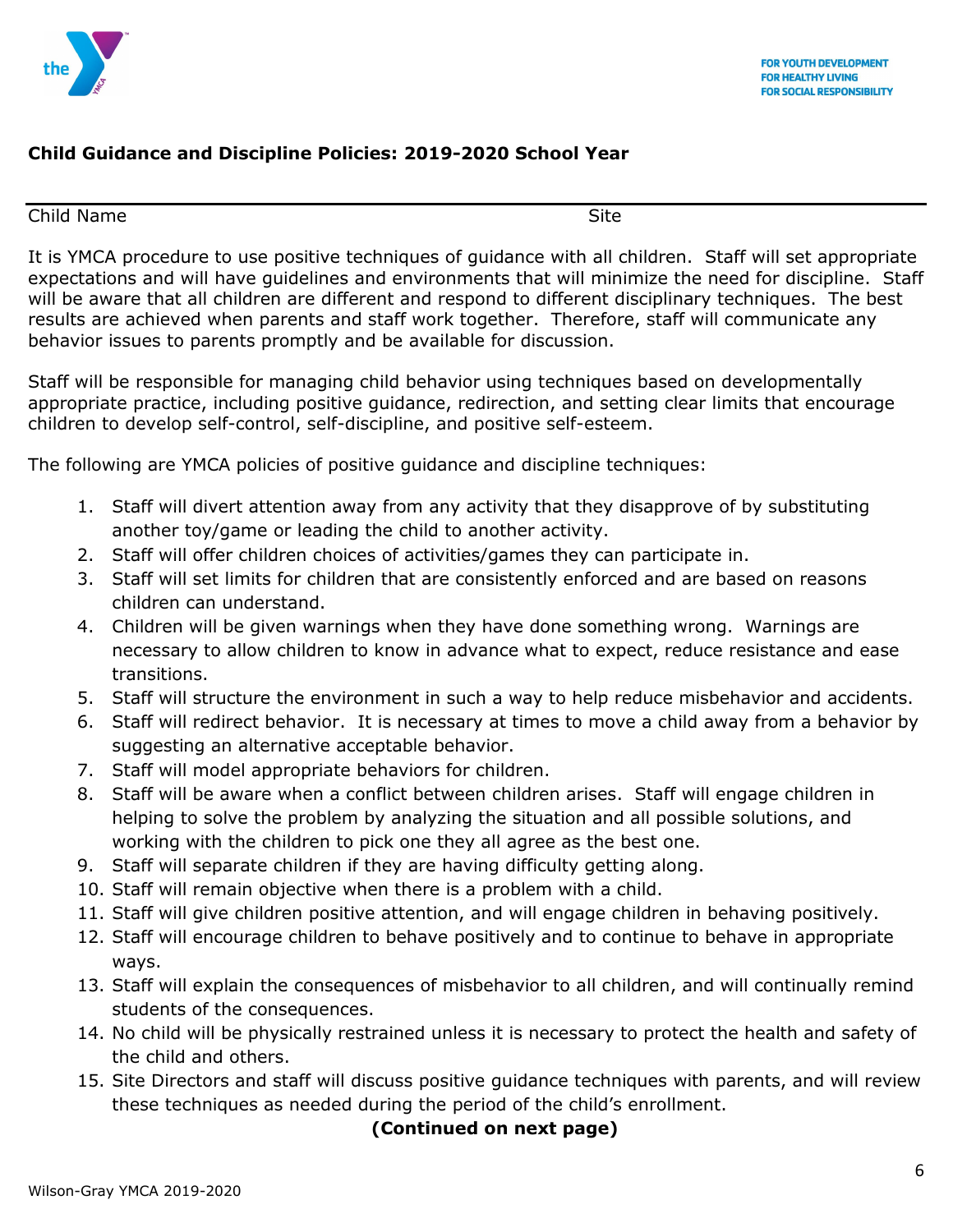

### **Child Guidance and Discipline Policies: 2019-2020 School Year (continued)**

- 16. If a child's behavior is determined by the Program Director and Executive Director to be a danger to the child, to other children or to the staff in a program, parents/guardians will be required to withdraw the child from the program.
- 17. Staff will report actual or suspected child abuse or neglect, or imminent risk of serious harm of any child to the Department of Children and Families as mandated by section 17a-101 to section 17a-101e inclusive, of the Connecticut General Statutes. Connecticut General Statutes identifies professionals who, because their work involves regular contact with children, are mandated by law to report suspected child abuse and neglect. All YMCA employees are considered Mandated Reporters by the State of CT. Mandated Reporters are required to report abuse or neglect based on a reasonable cause to suspect, such as what is observed, what is told or said.

I have read, understood, and discussed the Child Guidance and Discipline policies of the Greater Hartford YMCA.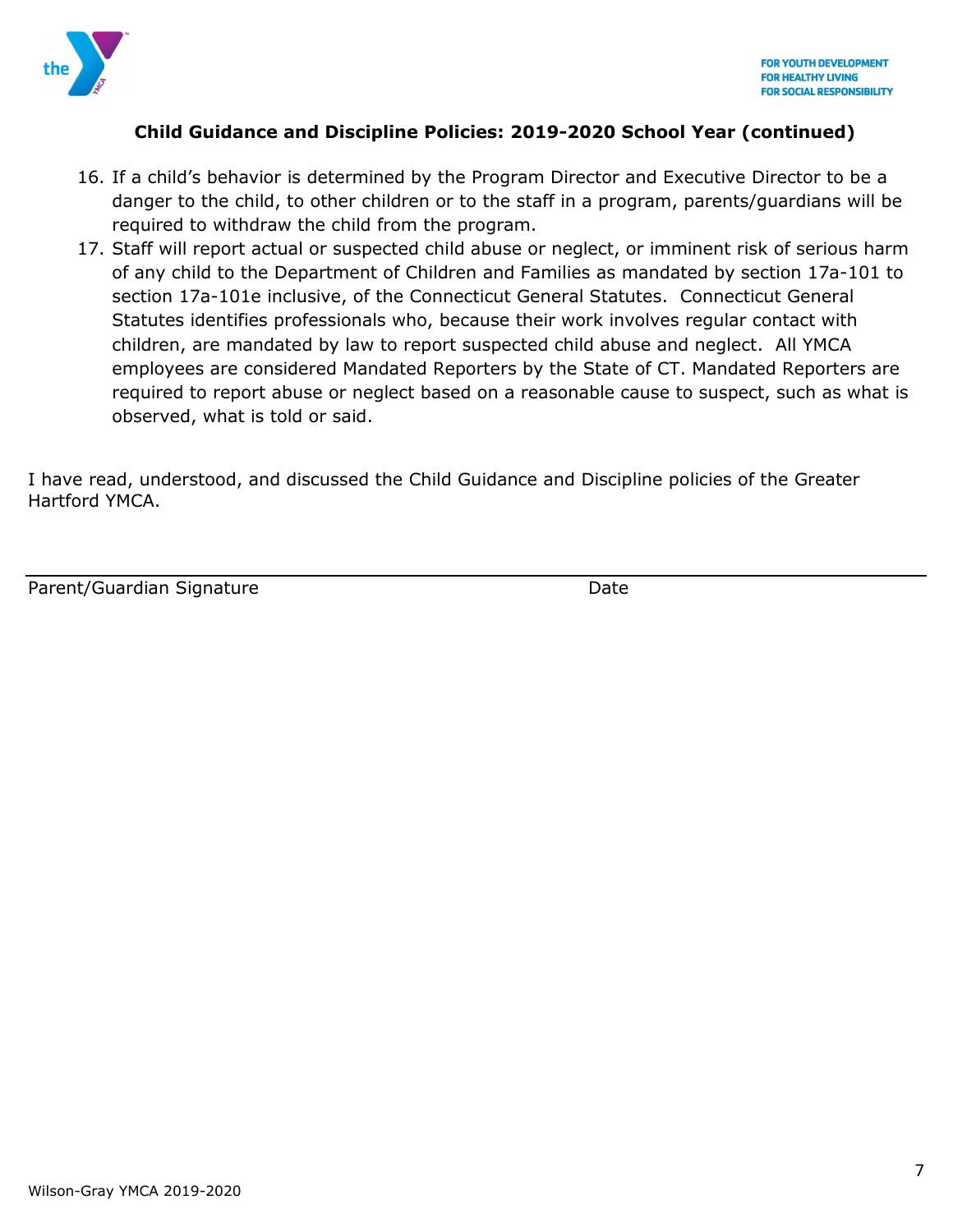

IN CONSIDERATION of being permitted to utilize the facilities, services and programs of the YMCA for any purpose, including, but not limited to observation or use of facilities, or equipment, or participation in any off-site program affiliated with the YMCA, the undersigned, for himself or herself, or on behalf of a minor child under age 18, and for any personal representatives, heirs, and next of kin, hereby acknowledges, agrees and represents that he or she has, inspected and carefully considered, or will immediately upon entering and/or participating, inspect and carefully consider, such premises and facilities or the affiliated program. It is further warranted that such entry into the YMCA constitutes an acknowledgement that that the undersigned finds and accepts same as being safe and reasonably suited for the purpose of such observation, use, or participation.

IN FURTHER CONSIDERATION OF BEING PERMITTED TO ENTER THE YMCA FOR ANY PURPOSE INCLUDING, BUT NOT LIMITED TO OBSERVATION OR USE OF FACILITIES OR EQUIPMENT, OR PARTICIPATION IN ANY OFF-SITE PROGRAM AFFILIATED WITH THE YMCA, **THE UNDERSIGNED HEREBY AGREES TO THE FOLLOWING ON HIS OR HER BEHALF AND/OR BEHALF OF HIS/HER CHILDREN OR GUESTS** (herein referred to as "the undersigned"):

- 1. MEMBER CONDUCT I agree to abide by all rules and regulations of the YMCA of Metropolitan Hartford (hereafter "YMCA"), and I understand that failure to act in accordance with the rules may result in expulsion from the YMCA and cancellation of membership.
- 2. INSURANCE I understand that the YMCA does not provide any accident or health insurance for its members or participants and it is my responsibility to provide such coverage.
- 3. PROPERTY LOSS I understand that the YMCA is not responsible for personal property lost, damaged, or stolen while using YMCA facilities or participating in YMCA programs.
- 4. ASSUME FULL RESPONSIBILITY I hereby assume full responsibility for and risk of bodily injury, death, or property damage while in about or upon the premises of the YMCA and/or while using the premises, or any facilities or equipment thereon or participating in any program affiliated with the YMCA.
- 5. PHOTO/TALENT RELEASE I hereby irrevocably release, consent and allow the YMCA and its agents to use mv photograph, likeness, voice, as it pertains to my participation with the YMCA, in any manner for promotional efforts without expectation of any reimbursement for its use. (My initials here revoke photo/talent release  $\qquad \qquad$ ).
- 6. RELEASEE, WAIVE, DISCHARGES I hereby release, waive, discharge and covenant not to sue the YMCA, its directors, officers, employees, and agents (hereinafter referred to as "releasees") from all liability to the undersigned, his personal representatives, assigns, heirs, and next of kin for any loss or damages, and any claim or demands therefore on account of injury to the person or loss of property while the undersigned is in, upon, or about the premises or any facilities or equipment therein or participating in any program affiliated with the YMCA.
- 7. INDEMNIFY AND SAVE AND HOLD HARMLESS I hereby agree to indemnify and save and hold harmless the releasees from any loss, liability, damage or cost they may incur due to the presence of the undersigned in, upon or about the YMCA premises or in any way observing or using any facilities or equipment of the YMCA or participating in any program affiliated with the YMCA.
- 8. MEDICAL RELEASE I authorize the YMCA, as my agent, to give consent to medical treatment by a licensed physician or hospital when such treatment is deemed necessary by the physician, and I am unable to give such consent. I authorize a qualified YMCA staff member to administer CPR or first aid if necessary. I understand that it may be necessary for me to provide a release form from my physician regarding my current health status.
- 9. THE UNDERSIGNED further expressly agrees that the foregoing RELEASE, WAIVER AND INDEMNITY AGREEMENT is intended to be as broad and inclusive as is permitted by the law of the State of Connecticut and that if any portion thereof is held invalid, it is agreed that the balance shall, notwithstanding continue in full legal force and effect.
- 10. THE UNDERSIGNED HAS READ AND VOLUNTARILY SIGNS THE RELEASE AND WAIVER OF LIABILITY AND INDEMNITY AND PHOTO/TALENT RELEASE AGREEMENT, and further agrees that no oral representations, statement, or inducement apart from the foregoing written agreement have been made. I HAVE READ THIS RELEASE

Date: Printed Name of Participant **Prince Access 2016** 

Printed Name of Parent/Guardian

Signature of Participant or Parent/Guardian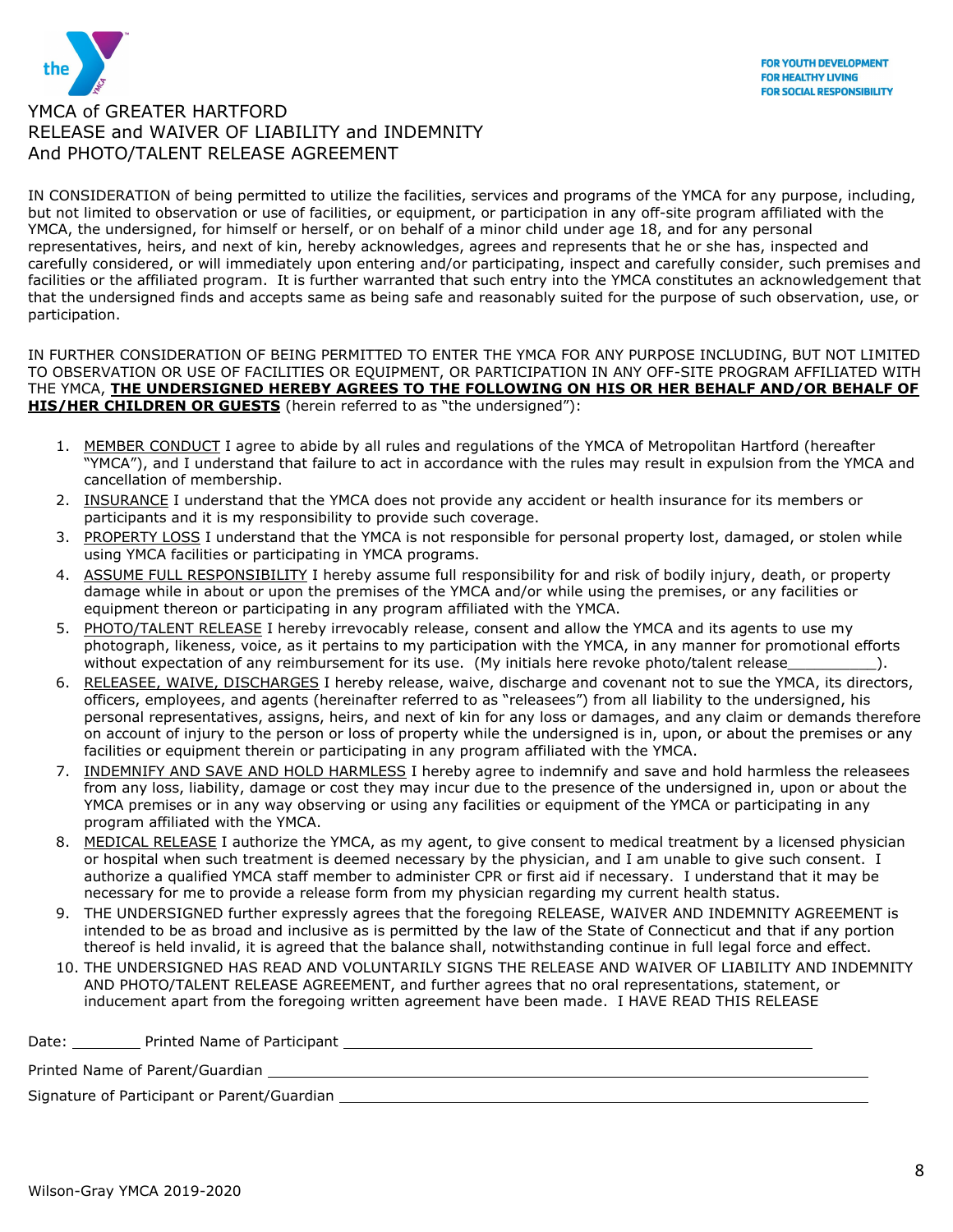

#### **Child Care Electronic Payment Form**

#### **TERMS AND CONDITIONS**

It is my complete understanding that if I terminate my child's enrollment I must submit a letter in writing canceling my Electronic Payment giving the YMCA **TWO (2) weeks written notice** prior to my child's withdrawal date. I understand that paying under the Electronic Payment method, I am subject to fee increases periodically by the Board of Directors, and the YMCA may adjust the monthly rate applicable to my child's enrollment category. I will be notified 14 days in advance of any increases. I understand that the monthly debit to my account is a continual draft for ten (10) months equal to the school calendar. Should any pre-authorized electronic payment not be honored by my financial institution when received, I agree that the payment is to be made by me in the amount of said payment, and I agree that I am responsible for that payment plus a service charge (contact your branch for current fees). This service charge does not include possible fees imposed by my financial institution. **I** understand that if two electronic payments are rejected my child's enrollment **will be terminated.**

I, the undersigned, have read and agree to the above Terms and Conditions.

**Parent/Guardian Signature\_\_\_\_\_\_\_\_\_\_\_\_\_\_\_\_\_\_\_\_\_\_\_\_\_\_\_Date** \_

#### **ELECTRONIC FUNDS TRANSFER (EFT) OR CREDIT CARD AUTHORIZATION**

I authorize the YMCA of Greater Hartford to debit my account as indicated below on a monthly basis. Should any preauthorized EFT or Credit Card payment not be honored by my financial institution at the time of the draft, I understand and agree to the YMCA re-submitting, at their discretion, the request for payment.

#### **CREDIT/DEBIT CARD**

| 955911/DEDI1 GARD<br>Card Type: □ Visa □ MasterCard □ AMEX □ Discover | Expiration Date ____________                                                                                 |
|-----------------------------------------------------------------------|--------------------------------------------------------------------------------------------------------------|
|                                                                       |                                                                                                              |
| each month. My first draft will begin on __________________.          | I agree the monthly payment amount debited will be \$_______________________and will draft on the 1st day of |
|                                                                       |                                                                                                              |
| EFT.                                                                  |                                                                                                              |
| Name on Account (print)                                               | $\Box$ Checking Account $\Box$ Savings Account                                                               |
|                                                                       |                                                                                                              |
| each month. My first draft will begin on ___________________.         |                                                                                                              |
|                                                                       |                                                                                                              |
| <b>Office Use Only:</b><br>Deposit Payment \$                         |                                                                                                              |
| Form Entered by _______________                                       | System Account _____                                                                                         |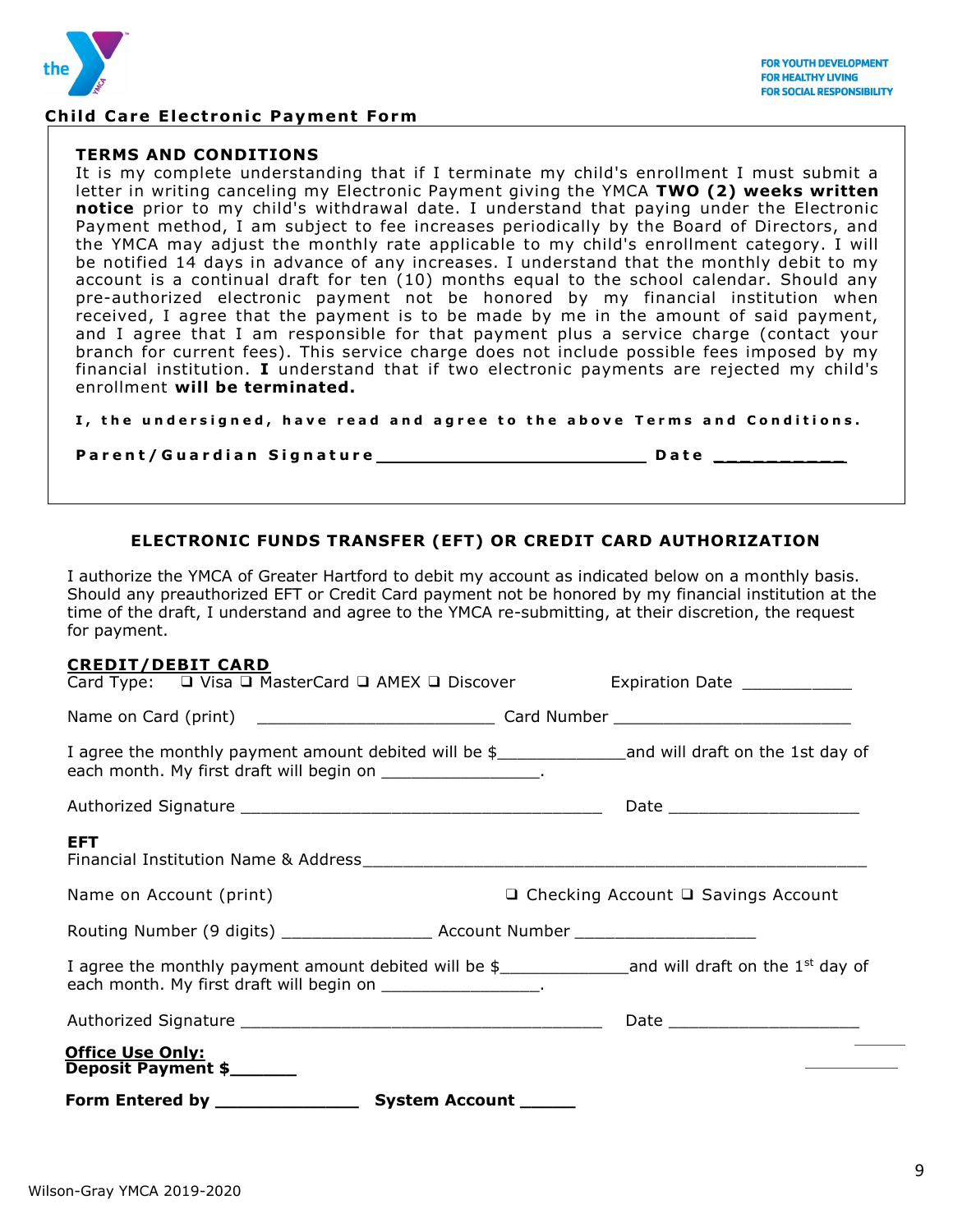

### **Child Care Payment Agreement: 2019-2020 School Year**

Child Name Site/Program

- 1. I understand and accept that a deposit of 20% of the final month's fee is required to secure a spot in the program. If proper notice is not given in writing regarding withdrawal, I am responsible for accruing fees until the YMCA is notified.
- Overdue accounts will be assessed a late fee on the  $8$  of the month. $h$ 2. I understand and accept that my Child Care payment is due monthly for the month of service. For example, payments for the month of October are due October 1st. All payments must be made using an electronic draft OR balance must be current by the  $1<sup>st</sup>$  of the month. Flexible payment plans may possibly be set up as needed. See policies on page 5 & 6 of this packet.
- 3. I understand and accept that School Age Child Care monthly fees are based on 182 days of school and are divided by 10 months (September-June); therefore, fees are not discounted or prorated for shortened weeks due to holiday, days off or inclement weather. I understand and accept that monthly fees are always the same and will not be credited or reduced due to snow days, vacation days and inclement weather closings and those fees will not be increased due to half days, delayed openings, and early dismissals.
- 4. I understand and accept that if my child is absent, regardless of days absent, I will still pay the regular monthly fee.
- 5. I understand and accept that failure to pay required monthly fees will prevent my child from further participation inany YMCA program.
- 6. I understand that and accept that I must pay my monthly fee by Cash, Check, Credit Card, or Automatic Payment (ATS). I understand I have the option to have my monthly payments drafted directly from my Check or Savings Account or Credit or Debit Card. If I chose to do this, I will complete the Child Development ATS Authorization form and provide all necessary documentation including account numbers and/or a voided check.
- 7. I understand that and accept that YMCA Vacation Days and Snow Days that my child attends are not included in my monthly fee and that they are considered separate programs that will need to be registered and paid for separately.
- 8. I understand that my child will not be allowed to participate in the program until such time that I have provided completed and up to date Registration forms, Child Guidance and Discipline Policy, updated physical signed by your physician, and Special Health Care plans as needed.
- 9. I understand and accept that failure to comply with these terms may result in my child being unable to participate inthe YMCA Child Care program.
- 10.1 understand and accept that the morning programs will start at 7:00 AM (unless noted otherwise) and my children) will not be able to be dropped off before this time and that if my child is picked up after 6:00 PM (or 5:30 PM for Pre-K), I will be charged \$1 for every minute after 6:00 pm (or 5:30 PM for Pre-K), and that the late pick-up fee will be due within five (5) business days.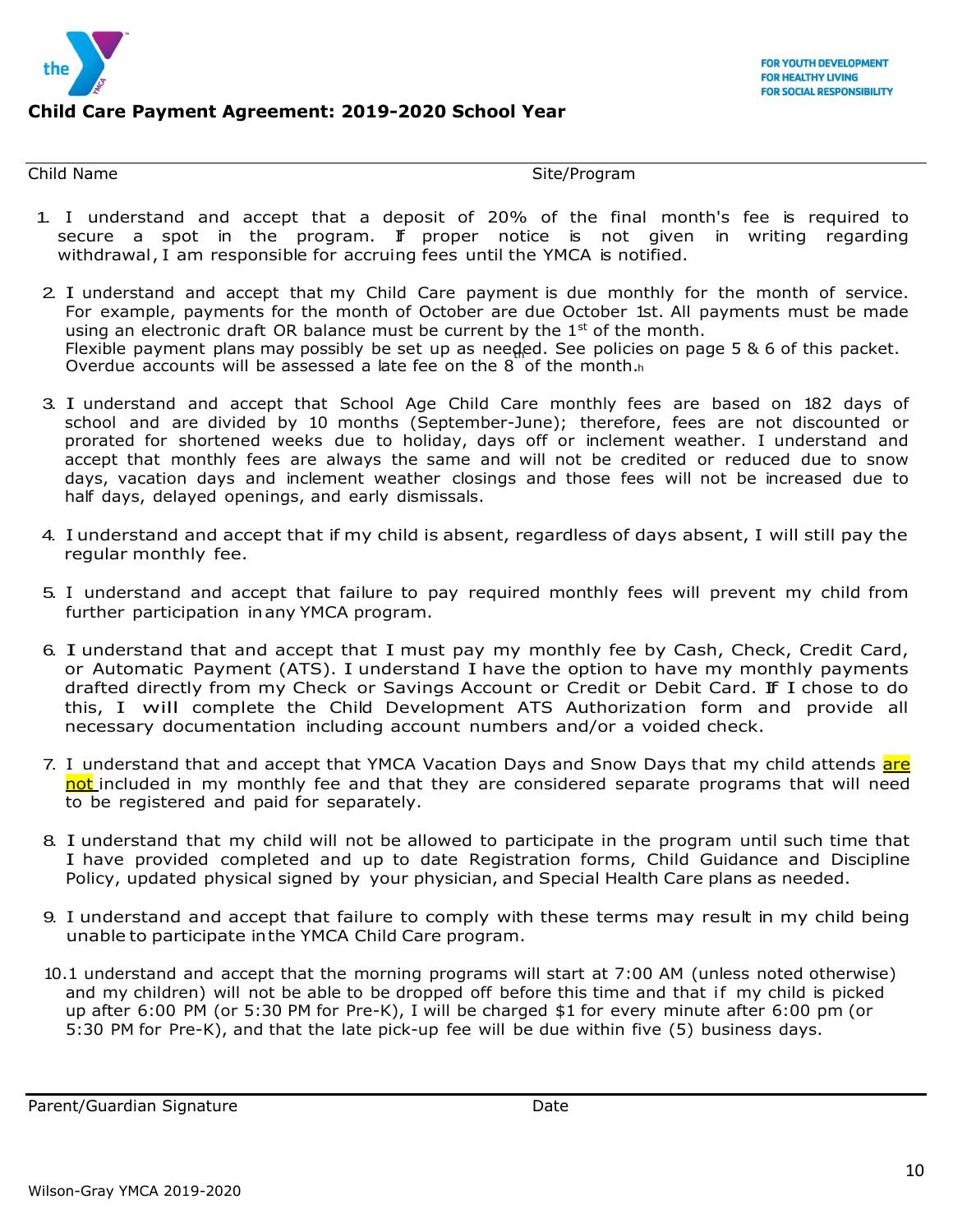

# **HEALTH ASSESSMENT RECORD INSTRUCTIONS**

#### **Step 1:**

Submit a completed State of CT Health Assessment Record (example below) signed and stamped by your Doctor and submit it with your registration. If your child does not have allergies, anaphylaxis, allergies, diabetes, seizures, or any further disabilities, you do not need to provide any further forms.

|                                                                                                                          | <b>State of Connecticut Department of Education</b><br><b>Health Assessment Record</b>                                                                                                                                                 |                                                                                                                                                                 |                                                            | Health Care Provider must complete and sign the medical evaluation and physical examination<br>Student Name |                                                                                                                                           | $Part II - Medical Evaluation$<br>Birth Date               | Date of Exam                                                                                                                                                                                   | HAR-3 REV. 4/2012        |
|--------------------------------------------------------------------------------------------------------------------------|----------------------------------------------------------------------------------------------------------------------------------------------------------------------------------------------------------------------------------------|-----------------------------------------------------------------------------------------------------------------------------------------------------------------|------------------------------------------------------------|-------------------------------------------------------------------------------------------------------------|-------------------------------------------------------------------------------------------------------------------------------------------|------------------------------------------------------------|------------------------------------------------------------------------------------------------------------------------------------------------------------------------------------------------|--------------------------|
| To Paroni ne Guardian                                                                                                    |                                                                                                                                                                                                                                        | cian assistant, Berrecel pursuant rochapter 170, a school modical colvisor, o<br>a legally qualified practitioner of medicine, an advanced prodice registered   |                                                            | El I have reviewed the health history information provided in Part I of this form                           |                                                                                                                                           |                                                            |                                                                                                                                                                                                |                          |
|                                                                                                                          | In order to provide the best educational experience, school personnel<br>titist innlerstand your child's health needs. This torm requests information<br>from you (Part L) which will also be helpful to the health care provider when | nurse or a physiquin usedded stationed at any military buse prior to school<br>entrince in Connecticut(CA3S, Secs. 10-204a and 10-206). Au immunication         |                                                            | Physical Exam                                                                                               |                                                                                                                                           |                                                            |                                                                                                                                                                                                |                          |
|                                                                                                                          | be or size completes the modical evaluation (Port II).<br>State task requires complete primary immersizations and a health assess-                                                                                                     | iquities and additional health assessments are mapleed in the 6th or 7th grade<br>and in the 9th or 10th grade. Specific grade tessel will be determined by the |                                                            | Note: *Mandated Screening/Test to be completed by provider under Connecticut State Law                      |                                                                                                                                           |                                                            |                                                                                                                                                                                                |                          |
|                                                                                                                          | ment by a legally qualified practitions of insdicine, an advanced practice<br>registered nurseen registered morw. Econsed pursuant to chapter 378/5 physi-                                                                             | local beard of education. This form may also be used for health assessments<br>required every year for students participating on sports teams                   |                                                            | *Height _____ in. / _____% *Weight _____ lbs. / _____ % BMI _____ / ______% Pulse _____                     |                                                                                                                                           |                                                            | *Blood Pressure                                                                                                                                                                                |                          |
|                                                                                                                          | Please com                                                                                                                                                                                                                             |                                                                                                                                                                 |                                                            | Normal<br>Nouralagic                                                                                        | Describe Abnormal                                                                                                                         | Ortho<br>Neck                                              | Normal                                                                                                                                                                                         | Describe Abnormal        |
| Student Name (Lot. First, Middle)                                                                                        |                                                                                                                                                                                                                                        | Birth Date                                                                                                                                                      | J Male J Female                                            | <b>HEENT</b>                                                                                                |                                                                                                                                           | Shoulders                                                  |                                                                                                                                                                                                |                          |
| Address (Since), Youn and ZIP code)                                                                                      |                                                                                                                                                                                                                                        |                                                                                                                                                                 |                                                            | *Gross Dental<br>Lymphatic                                                                                  |                                                                                                                                           | Anns/Hands                                                 |                                                                                                                                                                                                |                          |
| Patent/Guardian Name (Last First, Middle)                                                                                |                                                                                                                                                                                                                                        | Home Phine                                                                                                                                                      | Cell Phone                                                 | Heart                                                                                                       |                                                                                                                                           | Hips<br>Knees                                              |                                                                                                                                                                                                |                          |
| School/Grade                                                                                                             |                                                                                                                                                                                                                                        | Race/Ethnicity                                                                                                                                                  | 2 Black, not of Hispanic origin                            | Lungs<br>Abdomen                                                                                            |                                                                                                                                           | Feet/Ankles                                                |                                                                                                                                                                                                |                          |
|                                                                                                                          |                                                                                                                                                                                                                                        | J American Indran-<br>Alaskan Native                                                                                                                            | I White, not of Hispanic origin                            | Genitalia/ hernia                                                                                           |                                                                                                                                           | *Postural                                                  | Q Spine absonnality:<br>The spinal<br>$\Box$ Mild<br>abnormality                                                                                                                               | □ Moderate               |
| Primary Care Provider                                                                                                    |                                                                                                                                                                                                                                        | J Hispanic/Latino<br>J Other                                                                                                                                    | Assan/Pacific Islander                                     | Skin                                                                                                        |                                                                                                                                           |                                                            |                                                                                                                                                                                                | □ Marked □ Referral made |
|                                                                                                                          | Health Insurance Company/Number* or Medicaid/Number*                                                                                                                                                                                   |                                                                                                                                                                 |                                                            | <b>Screenings</b><br>Vision Screening                                                                       | *Auditory Screening                                                                                                                       |                                                            |                                                                                                                                                                                                | Date                     |
| Does your child have health insurance?<br>Does your child have dental insurance?                                         |                                                                                                                                                                                                                                        | If your child does not have bealth insurance, call 1-877-CT-HUSKY                                                                                               |                                                            | Right<br>Type:                                                                                              | Left<br>Type:                                                                                                                             | Right<br>Left                                              | History of Lead level<br>≥5µg/dL □No □Ycs                                                                                                                                                      |                          |
| 1f applicable                                                                                                            |                                                                                                                                                                                                                                        |                                                                                                                                                                 |                                                            | With glasses<br>20/                                                                                         | 20 <sub>l</sub>                                                                                                                           | $\Box$ Pass<br><b>I</b> Puss<br>$\Box$ Fuil<br>$\Box$ Fail | *HCT/HGB:                                                                                                                                                                                      |                          |
|                                                                                                                          | Part I - To be completed by parent/guardian.<br>Please answer these health history questions about your child before the physical examination.                                                                                         |                                                                                                                                                                 |                                                            | Without glasses<br>20l                                                                                      | 20l                                                                                                                                       |                                                            | *Speech (school entry enis')                                                                                                                                                                   |                          |
|                                                                                                                          | Please circle Y if "yes" or N if "no." Explain all "yes" answers in the space provided below.                                                                                                                                          |                                                                                                                                                                 |                                                            | □ Referral made<br>$\Box$ No                                                                                | Referral made<br><b>T</b> Yes<br>PPD date read:                                                                                           | Results:                                                   | Other:<br>Treatment:                                                                                                                                                                           |                          |
| Any health concerns                                                                                                      |                                                                                                                                                                                                                                        | N Beginhams of Energoisy Renovator V N Concession                                                                                                               | x<br>$\boldsymbol{\mathcal{N}}$                            | TB: High-risk group?<br>*IMMUNI <del>ZATI</del> ONS                                                         |                                                                                                                                           |                                                            |                                                                                                                                                                                                |                          |
| Allargies to tool or her slings<br>Allergies to stedication                                                              | N Any hroken houes or dislocations<br>x.<br>N Any mascle of joint injuries<br>x                                                                                                                                                        | Y<br>$N-1$<br>Fairning or blacking out<br>Y.<br>N Chest pain                                                                                                    | Y.<br>$_{\rm N}$<br>$_{\rm N}$<br>×.                       | <b>□Ue</b><br>to Date or Q Catch-                                                                           | Schedule: MUST HAVE IMMUNIZATION RECORD ATTACHED                                                                                          |                                                            |                                                                                                                                                                                                |                          |
| Any other offereics.<br>Any thirly enoblements                                                                           | $\boldsymbol{\times}$<br>Any mock or back insuries.<br>N<br>x<br>Palblein mining                                                                                                                                                       | N<br>Heart problems<br>x<br>$_{\rm N}$<br><b>Jligh blood pressure</b>                                                                                           | s<br>x<br>×                                                | hronie Disease Assessmen                                                                                    |                                                                                                                                           |                                                            |                                                                                                                                                                                                |                          |
| Апу риобени зайлання                                                                                                     | $\mathcal{N}$<br>"Mone" spast 1 years                                                                                                                                                                                                  | N<br>Blooding more than expected                                                                                                                                | $\overline{\mathbf{x}}$                                    | ⊒No ⊒Yes: D<br>Asthma<br>If yes, please provi                                                               | Intermittent I Mild Persistent I Moderate Persistent I Severe Persistent I Exercise induced<br>a copy of the Asthma Action Plan to School |                                                            |                                                                                                                                                                                                |                          |
| Uses outside or glasses.<br>Any problems hearing                                                                         | N Haconly Ukidney or textide<br>x.<br>Y<br>$\mathcal{N}$<br>Excessive weight gain/loss                                                                                                                                                 | N Problems breathing or cooxhing<br>x<br>N<br>Y<br>Any seroking                                                                                                 | $_{\rm N}$<br>Y<br>x<br>Ņ                                  | Anaphylaxis a No a Yes: @ Rood @ Insects @ Latex @ Unknown source                                           |                                                                                                                                           |                                                            |                                                                                                                                                                                                |                          |
| Any problems with speech<br>Family History                                                                               | N<br>$\mathcal{N}$<br>Dental Praces, cops, or hndpe                                                                                                                                                                                    | v<br>$_{\rm N}$<br>Asthrtu transpiring it past 3 years).<br>Seazuro treatment (pust 2 years)                                                                    | N<br>×<br>$\overline{\mathbf{x}}$<br>$\overline{v}$        | Allergies                                                                                                   | If yes, please provident copy of the Einergency Allergy Plan to School<br>History of Anaphylayis D No D Yes                               | Epi Pen required   D No                                    | $\Box$ Yes                                                                                                                                                                                     |                          |
| Any immediate family arembers have bigh cholesterol                                                                      | Any relative ever have a sudden unexplained death flexs (han 50 years (4d).                                                                                                                                                            | Y.<br>$\mathbb N$<br>Diabete<br>ADHID ADD<br>$\mathbf{x}$                                                                                                       | $\mathcal{N}$<br>Y<br>$\overline{\mathcal{N}}$<br>$\bf{v}$ | Diabetes<br>$\sqsupseteq N_0$                                                                               | □ Yes: □ type ! □ Type !!                                                                                                                 | Other Chronic Disease:                                     |                                                                                                                                                                                                |                          |
|                                                                                                                          | Please explain all "yes" answers here. For illnesses/injuries/etc., include the year and/or your child's age at the time.                                                                                                              |                                                                                                                                                                 |                                                            | Seizures<br>$\square$ No<br><sup>1</sup> Yes, typ                                                           |                                                                                                                                           |                                                            |                                                                                                                                                                                                |                          |
|                                                                                                                          |                                                                                                                                                                                                                                        |                                                                                                                                                                 |                                                            | This student hus a developm                                                                                 | etal, emotional, behavioral or psychiatric condition that may affect his or her educational experience.                                   |                                                            |                                                                                                                                                                                                |                          |
|                                                                                                                          |                                                                                                                                                                                                                                        |                                                                                                                                                                 |                                                            | Daily<br>edications (sp<br>This studen                                                                      | ipate fully in the school program                                                                                                         |                                                            |                                                                                                                                                                                                |                          |
|                                                                                                                          | Is there anything you want to discuss with the school nurse? Y N If yes, explain:                                                                                                                                                      |                                                                                                                                                                 |                                                            | Q <sub>pa</sub>                                                                                             | ite in the school program with the following restriction/adaptation:                                                                      |                                                            |                                                                                                                                                                                                |                          |
| Please list any medications your                                                                                         |                                                                                                                                                                                                                                        |                                                                                                                                                                 |                                                            | This student may: a particip                                                                                | fully in athletic activities and competitive sports                                                                                       |                                                            |                                                                                                                                                                                                |                          |
| child will need to take in school:                                                                                       | .<br>All medications token in school require a separate Medication Authorization Form signed by a health care provider and parent/gaurilian.                                                                                           |                                                                                                                                                                 |                                                            | <b>I</b> participat                                                                                         |                                                                                                                                           |                                                            | sthletic activities and competitive sports with the following restriction/adaptation:                                                                                                          |                          |
|                                                                                                                          | I give permission or release and exchange of information on this torn                                                                                                                                                                  |                                                                                                                                                                 |                                                            | T Yes T No Based on this compret<br>Is this the student's medical home?                                     |                                                                                                                                           |                                                            | ve health history and physical examination. This student has maintained his/her level of wellness<br>$\Box$ No $\Box$ 1 would like to discuss information in this report with the school nurse |                          |
|                                                                                                                          | between the school varse and boalth care provider for confidential<br>ise in meeting iny child's health and educational needs in school.                                                                                               | Signature of Parent/Goardian                                                                                                                                    | Date                                                       |                                                                                                             |                                                                                                                                           |                                                            |                                                                                                                                                                                                |                          |
| HAR-3 REV, 4/2012                                                                                                        |                                                                                                                                                                                                                                        | To be maintained in the sludent's Cumulative School Health Record                                                                                               |                                                            | Signature of health care provider MD/DO/ARR/P                                                               |                                                                                                                                           | Date Signed                                                | Primed/Stamped Provider Name and Phone Namber                                                                                                                                                  |                          |
|                                                                                                                          |                                                                                                                                                                                                                                        |                                                                                                                                                                 |                                                            |                                                                                                             |                                                                                                                                           |                                                            |                                                                                                                                                                                                |                          |
|                                                                                                                          |                                                                                                                                                                                                                                        |                                                                                                                                                                 |                                                            |                                                                                                             |                                                                                                                                           |                                                            |                                                                                                                                                                                                |                          |
| <b>Student Name:</b>                                                                                                     |                                                                                                                                                                                                                                        | <b>Birth Date:</b>                                                                                                                                              | <b>HAR-3 REV. 4/2012</b>                                   |                                                                                                             |                                                                                                                                           |                                                            |                                                                                                                                                                                                |                          |
|                                                                                                                          | <b>Immunization Record</b>                                                                                                                                                                                                             |                                                                                                                                                                 |                                                            |                                                                                                             |                                                                                                                                           |                                                            |                                                                                                                                                                                                |                          |
|                                                                                                                          | To the Health Care Provider: Please complete and initial below.                                                                                                                                                                        |                                                                                                                                                                 |                                                            |                                                                                                             |                                                                                                                                           |                                                            |                                                                                                                                                                                                |                          |
| Dose I                                                                                                                   | Vaccine (Month/Day/Vear) Note: *Minimum requirements prior to school enrollment. At subsequent exams, note booster shots only<br>Dosc 2<br>Date 3                                                                                      | Dose 4<br>Dose 5                                                                                                                                                | Dose 6                                                     |                                                                                                             |                                                                                                                                           |                                                            |                                                                                                                                                                                                |                          |
| <b>DIP/DTsP</b><br>DT/Td                                                                                                 |                                                                                                                                                                                                                                        |                                                                                                                                                                 |                                                            |                                                                                                             |                                                                                                                                           |                                                            |                                                                                                                                                                                                |                          |
| Tšap                                                                                                                     |                                                                                                                                                                                                                                        | Required for 7th ptude entry                                                                                                                                    |                                                            |                                                                                                             |                                                                                                                                           |                                                            |                                                                                                                                                                                                |                          |
| <b>IPV/OPV</b><br>MMR                                                                                                    |                                                                                                                                                                                                                                        | Required K-12th grade                                                                                                                                           |                                                            |                                                                                                             |                                                                                                                                           |                                                            |                                                                                                                                                                                                |                          |
| Measles<br>٠<br>Mumps                                                                                                    | ٠                                                                                                                                                                                                                                      | Required K-12th grade<br>Request K-120 geals                                                                                                                    |                                                            |                                                                                                             |                                                                                                                                           |                                                            |                                                                                                                                                                                                |                          |
| Rubells<br>m                                                                                                             |                                                                                                                                                                                                                                        | Required K+13f4 grade<br>FK and N (Students under egg 5                                                                                                         |                                                            |                                                                                                             |                                                                                                                                           |                                                            |                                                                                                                                                                                                |                          |
| Hep A<br>Hep II                                                                                                          |                                                                                                                                                                                                                                        | PK and K-clsen 1/1/2007 or later).<br>Required PK-12th grade                                                                                                    |                                                            |                                                                                                             |                                                                                                                                           |                                                            |                                                                                                                                                                                                |                          |
| Varicelia<br>٠<br>PCV<br>٠                                                                                               | ٠                                                                                                                                                                                                                                      | out for X & 7th products at X1/381.                                                                                                                             |                                                            |                                                                                                             |                                                                                                                                           |                                                            |                                                                                                                                                                                                |                          |
| Meningococcal                                                                                                            |                                                                                                                                                                                                                                        | PK and K Usen 1/1/2007 or later)<br>Required for Tith prace entry                                                                                               |                                                            |                                                                                                             | If any of the health history questions on                                                                                                 |                                                            |                                                                                                                                                                                                |                          |
| <b>HPV</b><br>Fh                                                                                                         |                                                                                                                                                                                                                                        | PK wastowe 24-59 matchs eld - given ann                                                                                                                         |                                                            |                                                                                                             |                                                                                                                                           |                                                            |                                                                                                                                                                                                |                          |
| Othe<br>Disnase Ha                                                                                                       |                                                                                                                                                                                                                                        |                                                                                                                                                                 |                                                            |                                                                                                             | the State of CT Health Assessment Record                                                                                                  |                                                            |                                                                                                                                                                                                |                          |
| of above                                                                                                                 | (Specify)<br>(Date)                                                                                                                                                                                                                    | (Confirmed by)                                                                                                                                                  |                                                            |                                                                                                             | are answered "YES", please see Step 2.                                                                                                    |                                                            |                                                                                                                                                                                                |                          |
|                                                                                                                          | Exemption<br>Religious ______ Medical: Permanent_                                                                                                                                                                                      | Temporary _______ Date __                                                                                                                                       |                                                            |                                                                                                             |                                                                                                                                           |                                                            |                                                                                                                                                                                                |                          |
|                                                                                                                          | Recenity Date<br>Recentify Dete                                                                                                                                                                                                        | Recentify Date                                                                                                                                                  |                                                            |                                                                                                             |                                                                                                                                           |                                                            |                                                                                                                                                                                                |                          |
|                                                                                                                          | Immunization Requirements for Newly Enrolled Students at Connecticut Schools                                                                                                                                                           |                                                                                                                                                                 |                                                            |                                                                                                             |                                                                                                                                           |                                                            |                                                                                                                                                                                                |                          |
| <b>KINDERGARTEN</b><br>· DTaP: At least 4 doses. The last dose must be                                                   | * Polio: At least 3 dutes. The last dose must be<br>given on or after 4th blithday,<br>MMR: 2 doses given in least 28 days apart-                                                                                                      | GRADES 8-12<br>. Té: At least 3 duies. Students who start the                                                                                                   |                                                            |                                                                                                             |                                                                                                                                           |                                                            |                                                                                                                                                                                                |                          |
| ven on or ailer 4th birthday.<br>* Polio: At least 3 dunes. The last dose must be                                        | Lst dose no or after the 1st birthday.<br>Hep B: 3 does - the last dose on or after 34                                                                                                                                                 | series at uge 7 or older only need a total of 3<br>doses of tetanus-dipherera containing vaccine<br>one of which should be Toup                                 |                                                            |                                                                                                             |                                                                                                                                           |                                                            |                                                                                                                                                                                                |                          |
| given on after 4th himiday.<br>MMR 2 doses given at least 28 day apart -<br>Ist duse on or after the list birthday.      | weeks of age,<br>• Vancella: 1 dose on or after the 1st birthday                                                                                                                                                                       | · Police At Igast 3 doses. The last dose must be<br>given on or after 4th binhday.                                                                              |                                                            |                                                                                                             |                                                                                                                                           |                                                            |                                                                                                                                                                                                |                          |
| · Ifde. I doic on or after 1st birthday (Children<br>5 years and older thoust med proof of Hib                           | or verification of disease*.<br><b>GRADE 7</b>                                                                                                                                                                                         | · MMR: 2 dases given at least 28 days apart<br>Ist duse on or after the 1st birthday,                                                                           |                                                            |                                                                                                             |                                                                                                                                           |                                                            |                                                                                                                                                                                                |                          |
| vaccination).<br>· Protinuouscal; I duse on or after Lst birthday<br>(born 1/1/2007 or later and less than 5 years old). | - Tdan/Té: 1 dose of Tdap for students 11 yrs.<br>or older enrolled in 7th grade who completed                                                                                                                                         | + Flop B: 3 dosps-the last dose on or after 24<br>weeks of uze.                                                                                                 |                                                            |                                                                                                             |                                                                                                                                           |                                                            |                                                                                                                                                                                                |                          |
| . Hep A: 2 doses given six months apart-1st<br>dose on or after 1st burinday.                                            | their primary DTaP series: For those students<br>the start the series at age 7 or older a total of                                                                                                                                     | Varicella: For students <13 years of age, 1 dose<br>given on or after the 1st birthday. For students<br>13 years of age or older, 2 doses given at least        |                                                            |                                                                                                             |                                                                                                                                           |                                                            |                                                                                                                                                                                                |                          |
| · Hep B: 3 duses; the last duse on or after 24<br>works of ugo,                                                          | 3 doses of teamer-diphtheris containing vac-<br>ones are needed, one of which must be Tdap                                                                                                                                             | 4 weeks agart or verification of disease?                                                                                                                       |                                                            |                                                                                                             |                                                                                                                                           |                                                            |                                                                                                                                                                                                |                          |
| · Vericella: For students contilled before August<br>1, 2011, 1 dave given un ur after 1st birthday;                     | · Police At least 3 doses. The last dose must be<br>given on or after 4th birthday.<br>MMR: 2 doses given at least 28 days apart-                                                                                                      | * Verification of disease: Confirmation in writ-<br>ing by a MD, PA, or APRN that the child has a                                                               |                                                            |                                                                                                             |                                                                                                                                           |                                                            |                                                                                                                                                                                                |                          |
| for students enrolled un or after August 1, 2011<br>2 doses given 3 months upon - 1st dose on or                         | Ist does on or after the Tet birthday,<br>Meningococcal: one dote for students                                                                                                                                                         | previous history of disease, based on family or<br>medical history.                                                                                             |                                                            |                                                                                                             |                                                                                                                                           |                                                            |                                                                                                                                                                                                |                          |
| after be barbelsy or verification of disease".<br><b>GRADES 1-6</b>                                                      | carolled in 7th grade,<br>Hep B: 3 doses-ilie last dose on or after 24                                                                                                                                                                 | Nate: The Commissioner of Public Health                                                                                                                         |                                                            |                                                                                                             |                                                                                                                                           |                                                            |                                                                                                                                                                                                |                          |
| · DTuP /Td/Tdup: At least 4 doses The last<br>dose must be given on or after 4th birthday,                               | veeks of age<br>· Varicella: 2 dotes given 3 months apart - ist                                                                                                                                                                        | may issue a temporary waiver to the schedule<br>for active immunization for any vaccine if                                                                      |                                                            |                                                                                                             |                                                                                                                                           |                                                            |                                                                                                                                                                                                |                          |
| students who start the series at uge 7 or older<br>only need a total of 3 doses of texanus-diph-                         | dose on or after 1st birdiday or verification of<br>disease".                                                                                                                                                                          | the National Centers for Divease Control and<br>Prevention recognizes a mation-wide shortage                                                                    |                                                            |                                                                                                             |                                                                                                                                           |                                                            |                                                                                                                                                                                                |                          |
| Iberia containing vaccine                                                                                                |                                                                                                                                                                                                                                        | of supply for such vaccine,                                                                                                                                     |                                                            |                                                                                                             |                                                                                                                                           |                                                            |                                                                                                                                                                                                |                          |
| Initial/Signature of boalth case provider MD / DO / APRN / PA                                                            | Date Signed                                                                                                                                                                                                                            |                                                                                                                                                                 |                                                            |                                                                                                             |                                                                                                                                           |                                                            |                                                                                                                                                                                                |                          |
|                                                                                                                          |                                                                                                                                                                                                                                        | Printed/Stumped Protéder Name and Phone Number                                                                                                                  |                                                            |                                                                                                             |                                                                                                                                           |                                                            |                                                                                                                                                                                                |                          |